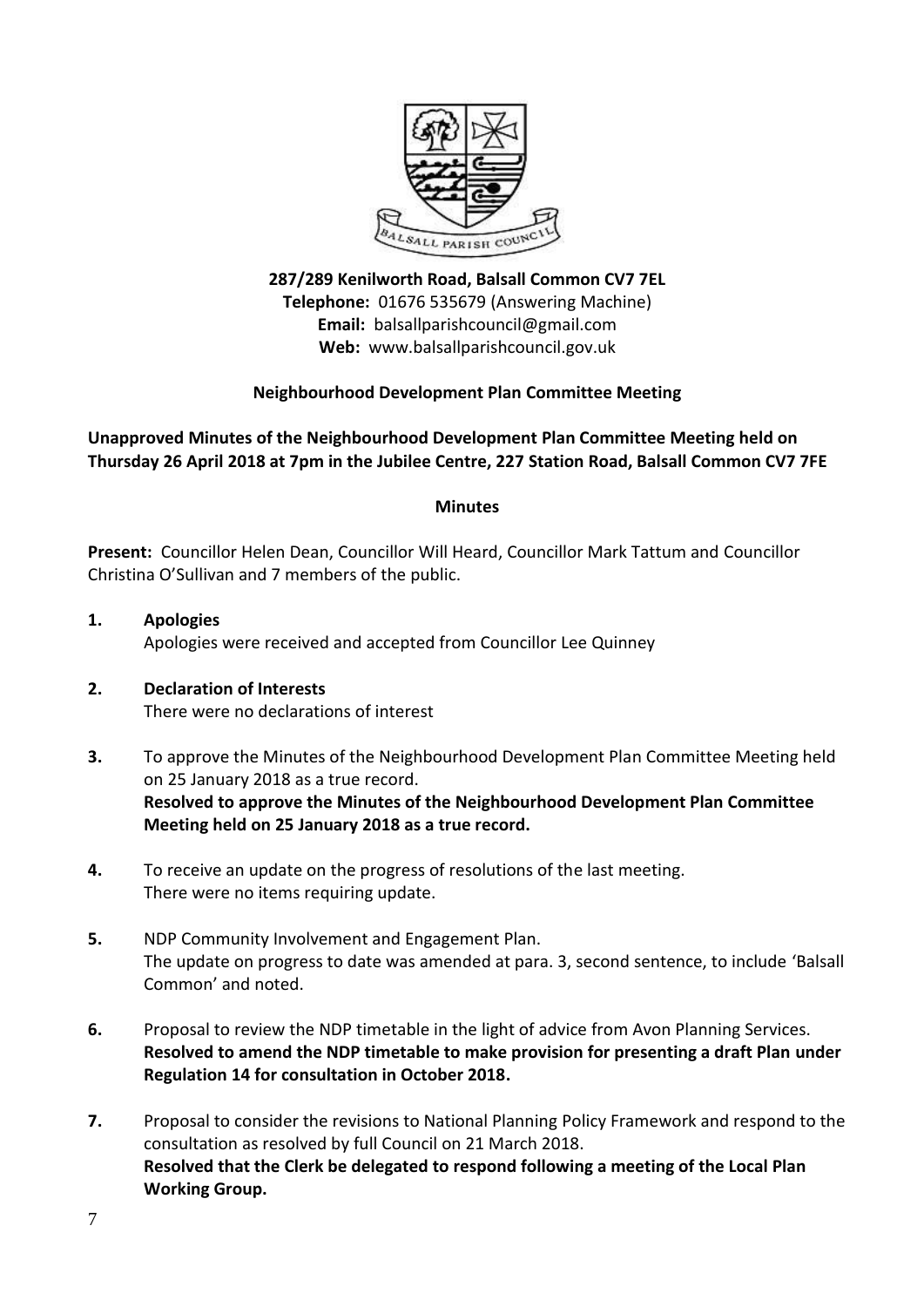# **8. Correspondence**

**(8.1)** Letter from Berkswell Parish Council regarding Balsall Parish Council input to the Berkswell Parish NDP plan informal consultation.

It was agreed that a formal response to the Berkswell Parish NDP would be made at the point of formal consultation of the draft Plan.

## **9. Date and venue of next meeting:**

**Thursday 26 July 2018 at 7.00pm in the Jubilee Centre, 227 Station Road, Balsall Common, CV7 7FE** 

**SIGNED …………………………………………... Helen Dean (Chair) DATE …………………………**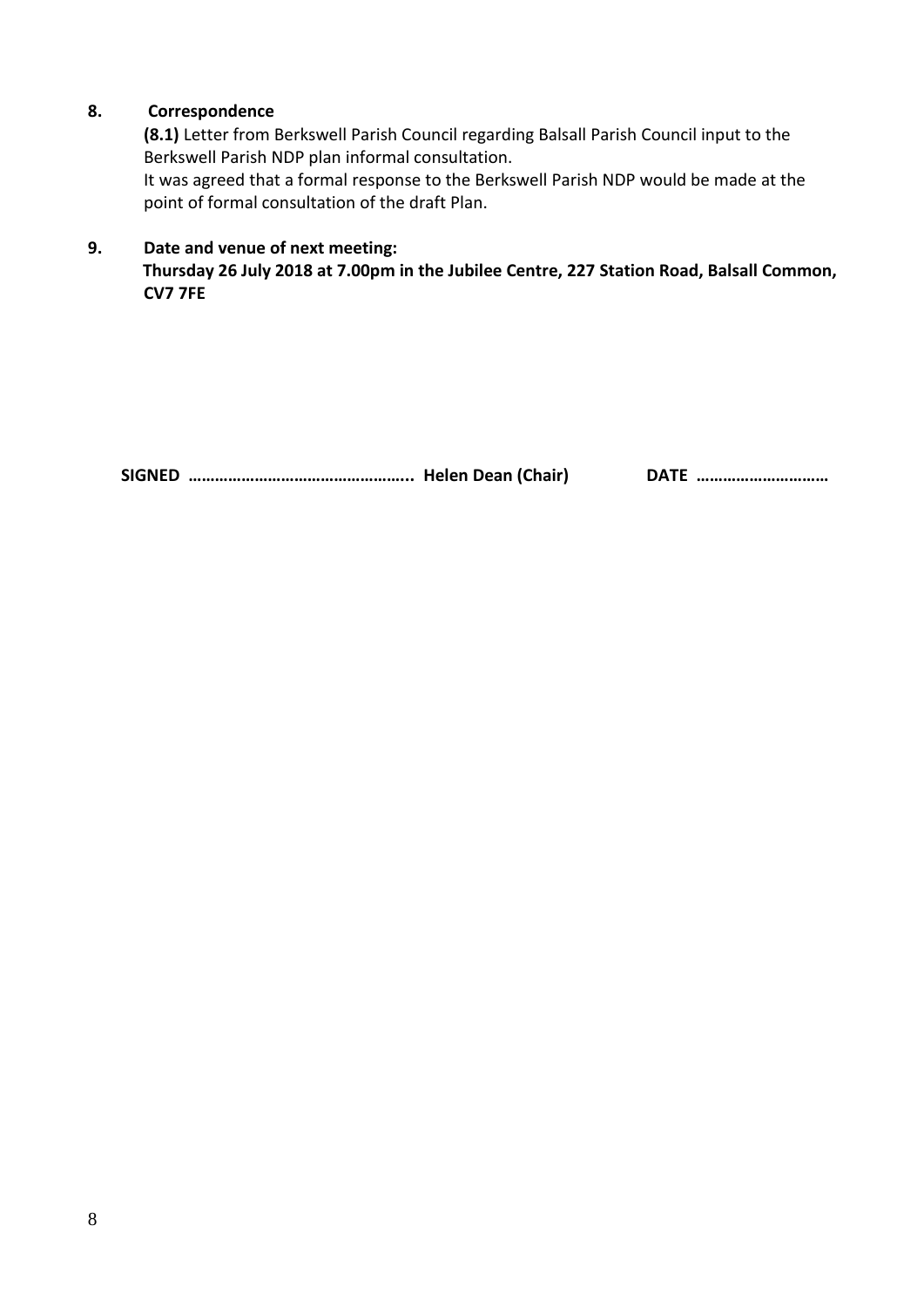## **Update on Community Engagement and Involvement Plan**

Following the last Balsall Parish NDP Committee Meeting (September 2017) Stage 1 of the Community Engagement and Involvement Plan was successfully completed in alignment with its projected deadline.

During October 2017 the NDP Awareness Campaign focused upon securing a high rate of participation in the Household Questionnaire which was distributed by Stratford-on-Avon District Council in November 2017. The Awareness Campaign comprised of:

- A video posted on social media which accumulated 19.7k views
- A series of social media posts
- A series of posters and banners displayed within the parish and Balsall Common areas
- Developing strong links with schools and childcare providers to help promote the completion and submission of the Household Questionnaires
- A walk-about in the Village Centre on three consecutive Saturdays to raise awareness with customers and business proprietors

During November 2017 Stratford-on-Avon District Council distributed with a Freepost envelope a copy of the Household Questionnaire to households within the Balsall Parish and Balsall Common areas. Following a final 'yellow sticker' campaign in the remaining few days prior to the  $30<sup>th</sup>$ November 2017 deadline Balsall Parish Council received requests from a small number of householders regarding the questionnaire. Each request was managed efficiently by the Clerk and forwarded to Stratford-on-Avon District Council who dealt effectively with any issues.

1277 Household Questionnaires were submitted to Stratford-on-Avon District Council.

At the start of the process the NDP group were advised that 850 returned questionnaires would be considered a "Good" level of response. The final response rate surpassed this target by 427 responses.

947 responses - Balsall Parish (non-rural) 21 responses - Balsall Parish (rural) 309 responses - Balsall Common area (non-voting area)

The effectiveness of the Awareness Campaign in achieving such a high rate of engagement has resulted in Stratford-on-Avon promoting the work of the Balsall Parish NDP Committee as an exemplary approach to other Parishes/Neighbourhood Areas embarking upon their surveys/questionnaires.

Currently, Stratford-on-Avon District Council are compiling a final report which will analyse the comments contained within the individual questionnaire responses. Whilst this work is being undertaken the Committee has composed a newsletter which has informed them upon how they can continue to be engaged and involved with the NDP process during Stage 2 of the Community Engagement and Involvement Plan.